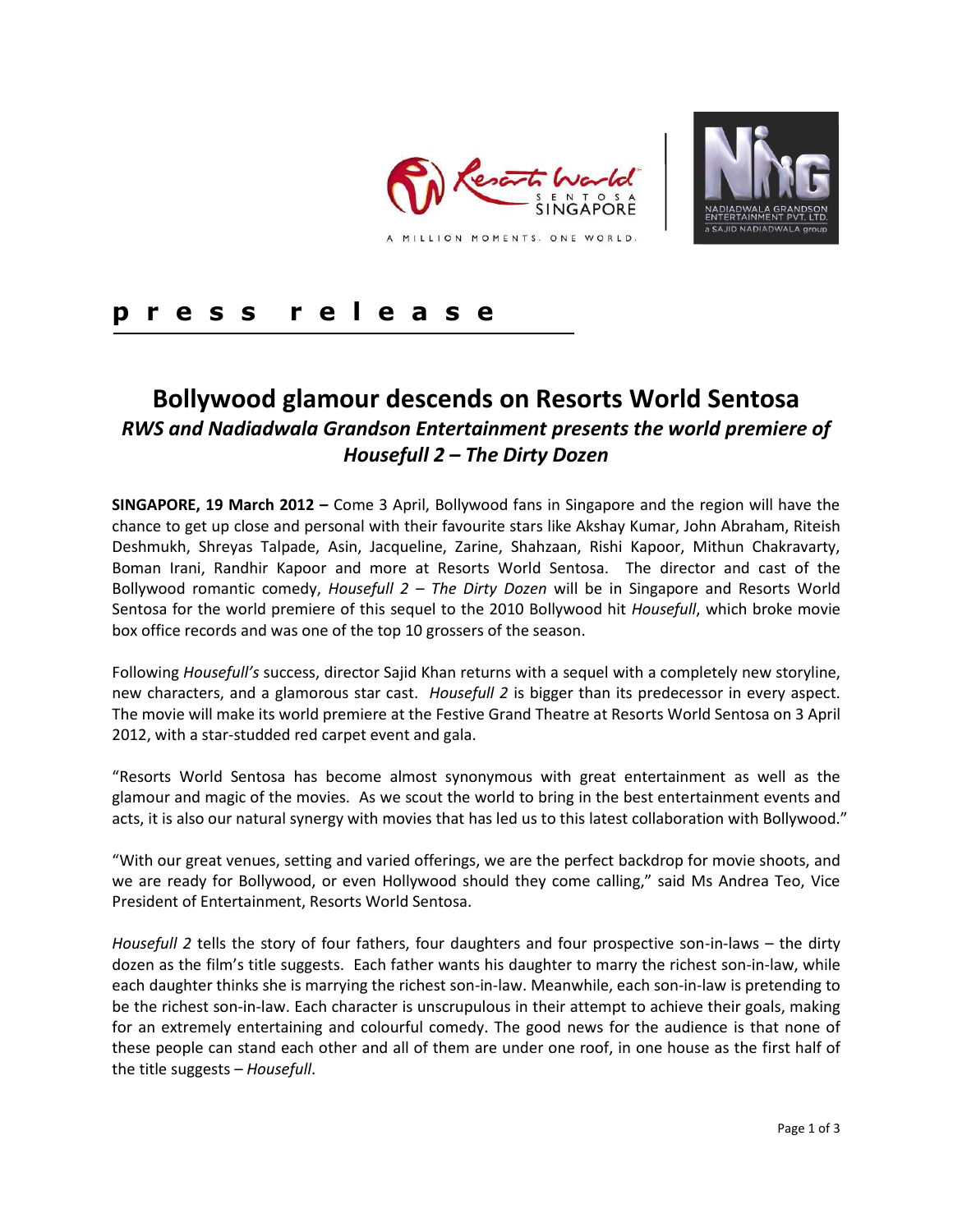Tickets for the premiere are now available from the RWS Festive Grand Ticketing Centre & Gift Shop, the RWS Ticket and Membership Hub, from the RWS website and at all SISTIC authorized agents. Tickets are priced at S\$25, S\$55, and S\$105.

The world premiere of *Housefull 2 – The Dirty Dozen* is presented by Resorts World Sentosa and cohosted by Nadiadwala Grandson Entertainment Pvt Ltd, with SingTel mio TV as the Official Singapore TV Partner.

- Ends -

#### **About Resorts World Sentosa**

Resorts World Sentosa (RWS), Singapore's first integrated resort is located on the resort island of Sentosa. Spanning 49 hectares, the resort has welcomed over 15 million visitors in 2010 since it opened in January of that year. RWS is home to the region's first-and-only Universal Studios theme park, a Maritime Experiential Museum and Aquarium, a casino, luxurious accommodation in six unique hotels, the Resorts World Convention Center, celebrity chef restaurants as well as specialty retail outlets. The resort also offers entertainment ranging from its resident theatrical circus spectacular Voyage de la Vie, to public attractions such as the Crane Dance and the Lake of Dreams. Still to come are a destination spa and the world's largest oceanarium, the Marine Life Park. Resorts World Sentosa is wholly owned by Genting Singapore, a company of the Genting Group. For more information, please visit [www.rwsentosa.com.](http://www.rwsentosa.com/)

### **About Nadiadwala Grandson Entertainment Pvt Ltd**

Nadiadwala Grandson Entertainment Pvt Ltd, is a third generation film production company which traces its foundation to a family celebrating over 50 years in the film industry. The 'NADIADWALAs', boasts of stalwarts like Abdul Karim Nadiadwala, Abdul Gaffar Nadiadwala, Farruk Nadiadwala, Habib Nadiadwala and Suleman Nadiadwala, who have between them produced over 200 films from as early as 1955. The company has successfully produced hits starting from its first film 'Inspector' and moving on to 'Taj Mahal' and 'Chitralekha' all produced by Sajid Nadiadwala's grandfather Abdul Karim Nadiadwala.

Sajid Nadiadwala has continued the legacy of the family and produced Hits on the box office. He is currently among the top-most producers in Bollywood and known for his extremely high production values. Under his banner Nadiadwala Grandson Entertainment, he has produced many successful films like:

JEET (1996) JUDWAA (1997) HAR DIL JO PYAR KAREGA...(2000) MUJHSE SHAADI KAROGI (2004) JANE-E-MANN (2006) HEYY BABY (2007) KAMBAKKHT ISHQ (2009) HOUSEFULL (2010) ANJAANA ANJAANI (2010) HOUSEFULL-2 (2012 SPRING)

#### **MEDIA CONTACTS:**

#### **For Resorts World Sentosa**

Lee Sin Yee Tel: +65 6577 9769 Mobile: +65 9626 3597 Email: [sinyee.lee@rwsentosa.com](mailto:sinyee.lee@rwsentosa.com) **Weber Shandwick for Resorts World Sentosa** Ashwin Seshadri/ Wendy Toh

**For Nadiadwala Grandson Entertainment Pvt Ltd** Vikram Razdan Mobile: +91 9820035330 Email: vikrazdan@gmail.com